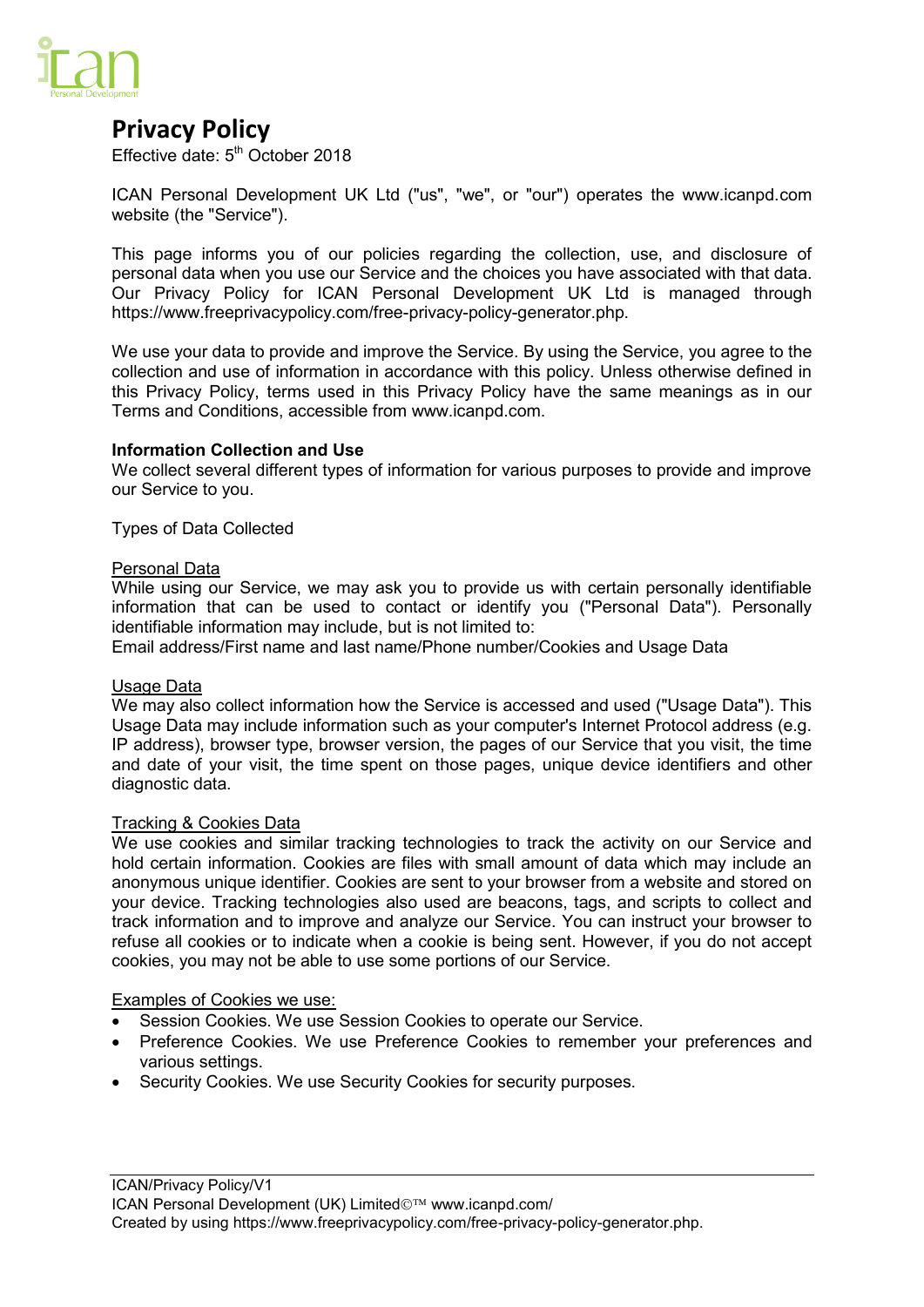

# **Use of Data**

ICAN Personal Development UK Ltd uses the collected data for various purposes:

- To provide and maintain the Service
- To notify you about changes to our Service
- To allow you to participate in interactive features of our Service when you choose to do so
- To provide customer care and support
- To provide analysis or valuable information so that we can improve the Service
- To monitor the usage of the Service
- To detect, prevent and address technical issues

# **Transfer Of Data**

ICAN Personal Development UK Ltd will take all steps reasonably necessary to ensure that your data is treated securely and in accordance with this Privacy Policy and no transfer of your Personal Data will take place to an organization or a country unless there are adequate controls in place including the security of your data and other personal information.

# **Disclosure Of Data**

# Legal Requirements

ICAN Personal Development UK Ltd may disclose your Personal Data in the good faith belief that such action is necessary to:

- To comply with a legal obligation
- To protect and defend the rights or property of ICAN Personal Development UK Ltd
- To prevent or investigate possible wrongdoing in connection with the Service
- To protect the personal safety of users of the Service or the public
- To protect against legal liability

#### Security of Data

The security of your data is important to us. But remember that no method of transmission over the Internet, or method of electronic storage is 100% secure. While we strive to use commercially acceptable means to protect your Personal Data, we cannot guarantee its absolute security.

#### Service Providers

We may employ third party companies and individuals to facilitate our Service ("Service Providers"), to provide the Service on our behalf, to perform Service-related services or to assist us in analyzing how our Service is used.

These third parties have access to your Personal Data only to perform these tasks on our behalf and are obligated not to disclose or use it for any other purpose.

#### **Analytics**

We may use third-party Service Providers to monitor and analyze the use of our Service.

#### Google Analytics

Google Analytics is a web analytics service offered by Google that tracks and reports website traffic. Google uses the data collected to track and monitor the use of our Service. This data is shared with other Google services. Google may use the collected data to contextualize and personalize the ads of its own advertising network.

#### ICAN/Privacy Policy/V1

ICAN Personal Development (UK) Limited ©™ www.icanpd.com/

Created by using https://www.freeprivacypolicy.com/free-privacy-policy-generator.php.